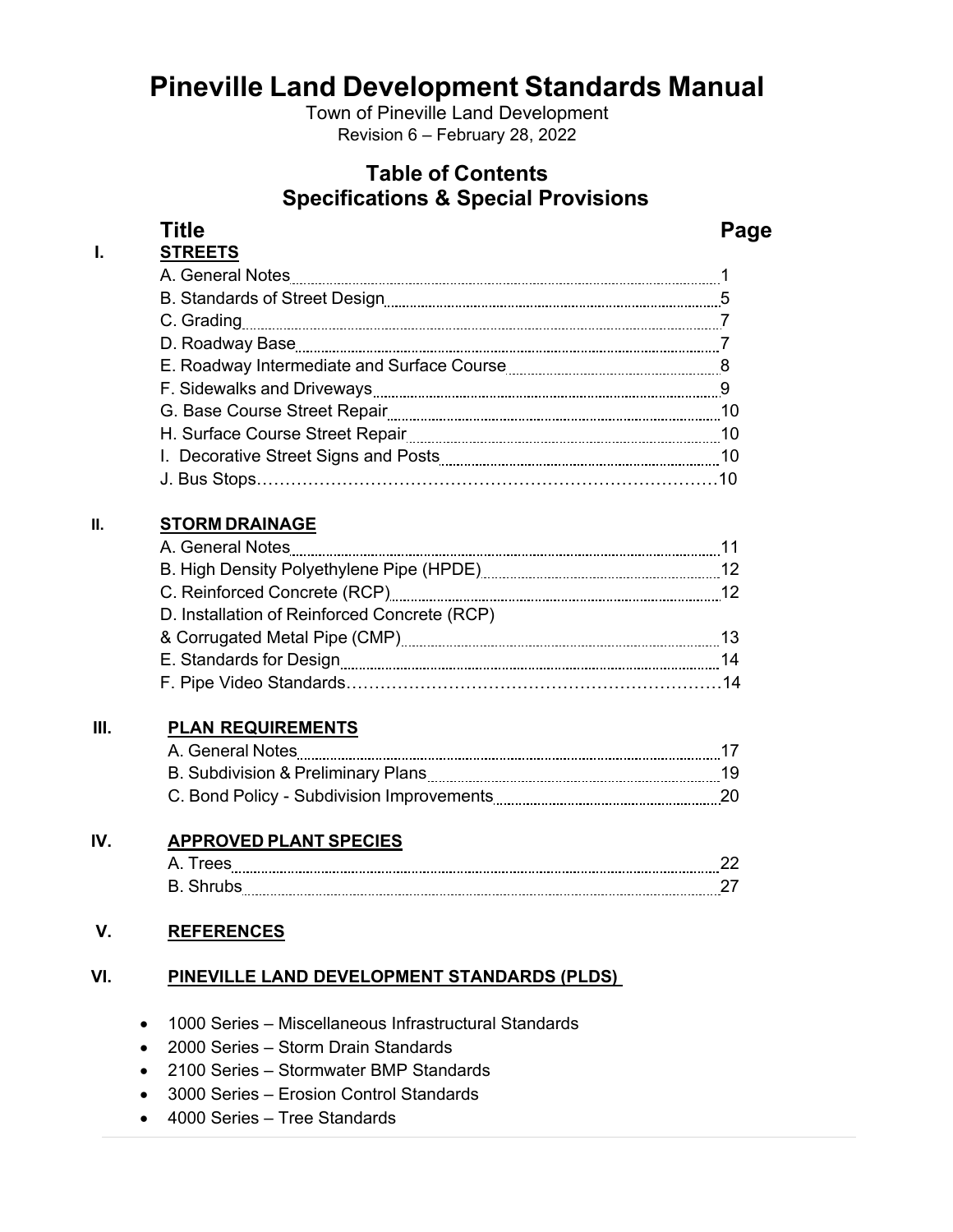- 5000 Series Miscellaneous Standards
- 6000 Series Paver Details

# **Pineville Land Development Standard (PLDS) Details:**

|                 | 1000 Series - Miscellaneous Infrastructure Standards                    |
|-----------------|-------------------------------------------------------------------------|
| <b>Standard</b> | <b>Description</b>                                                      |
| 10.01           | <b>Major Collector Street</b>                                           |
| 10.02           | <b>Minor Collector Street</b>                                           |
| 10.03           | <b>Industrial Street</b>                                                |
| 10.04           | Industrial Street (Ditch type)                                          |
| 10.04A          | Industrial Local Street (No Parking)                                    |
| 10.04B          | Industrial Local Street Parking on One Side of Street                   |
| 10.04C          | Industrial Local Street Parking on Both Sides of Street                 |
| 10.04D          | Industrial Collector Street (No Parking)                                |
| 10.04E          | Industrial Collector Street with Median and No Parking                  |
| 10.05           | <b>Commercial Street (Special Use Conditions)</b>                       |
| 10.05A          | Retail/Mixed Use Local Street with Median and Parking                   |
| 10.05B          | Retail/Mixed Use Local Street Parking and Green Zone Both Sides         |
| 10.05C          | Retail/Mixed Use Collector Street with Bike Lanes                       |
| 10.05D          | Retail/Mixed Use Collector Street with Median and Bike Lanes            |
| 10.05E          | Retail/Mixed Use Local Street (No Parking)                              |
| 10.05F          | Retail/Mixed Use Local Street Parking on Both Sides of Street           |
| 10.06           | <b>Local Residential Street</b>                                         |
| 10.06A          | Local Residential Street Parking on One Side of Street                  |
| 10.06B          | Local Residential Street Parking on Both Sides of Street                |
| 10.06C          | Local Residential Street (Ditch Type)                                   |
| 10.06D          | <b>Local Limited Residential Street</b>                                 |
| 10.07           | <b>Residential Collector Street</b>                                     |
| 10.07A          | Residential Collector Street (On street parking)                        |
| 10.10A          | <b>Residential Collector Street With Bike Lanes</b>                     |
| 10.10B          | <b>Residential Divided Collector Street</b>                             |
| 10.10C          | <b>Residential Divided Collector Street With Left Turn Lane</b>         |
| 10.10D          | Residential Collector Street (Ditch Type)                               |
| 10.10E          | Residential Divided Collector Street Ditch Type with Median Ditch       |
| 10.11A          | Residential Alley Detail One-Way Operation (Private)                    |
| 10.11B          | Residential Alley Detail Double Loaded with Two-Way Operation (Private) |
| 10.11C          | Residential Alley Detail Single Loaded with Two-Way Operation (Private  |
| 10.11D          | Standard Alley - 20' Public Right-of-Way                                |
| 10.13           | <b>Commercial Cul-De-Sac</b>                                            |
| 10.14           | <b>Residential Cul-De-Sac</b>                                           |
| 10.17A          | <b>Standard Curb and Gutter</b>                                         |
| 10.17B          | <b>Curb and Gutter</b>                                                  |
| 10.18           | 18" Vertical Curb                                                       |
| 10.19           | Curb Transition 2'-6" Curb and Gutter to 2'-0" Valley Gutter            |
| 10.20           | Curb Transition 2'-6" Curb & Gutter to 1'-6" Curb and Gutter            |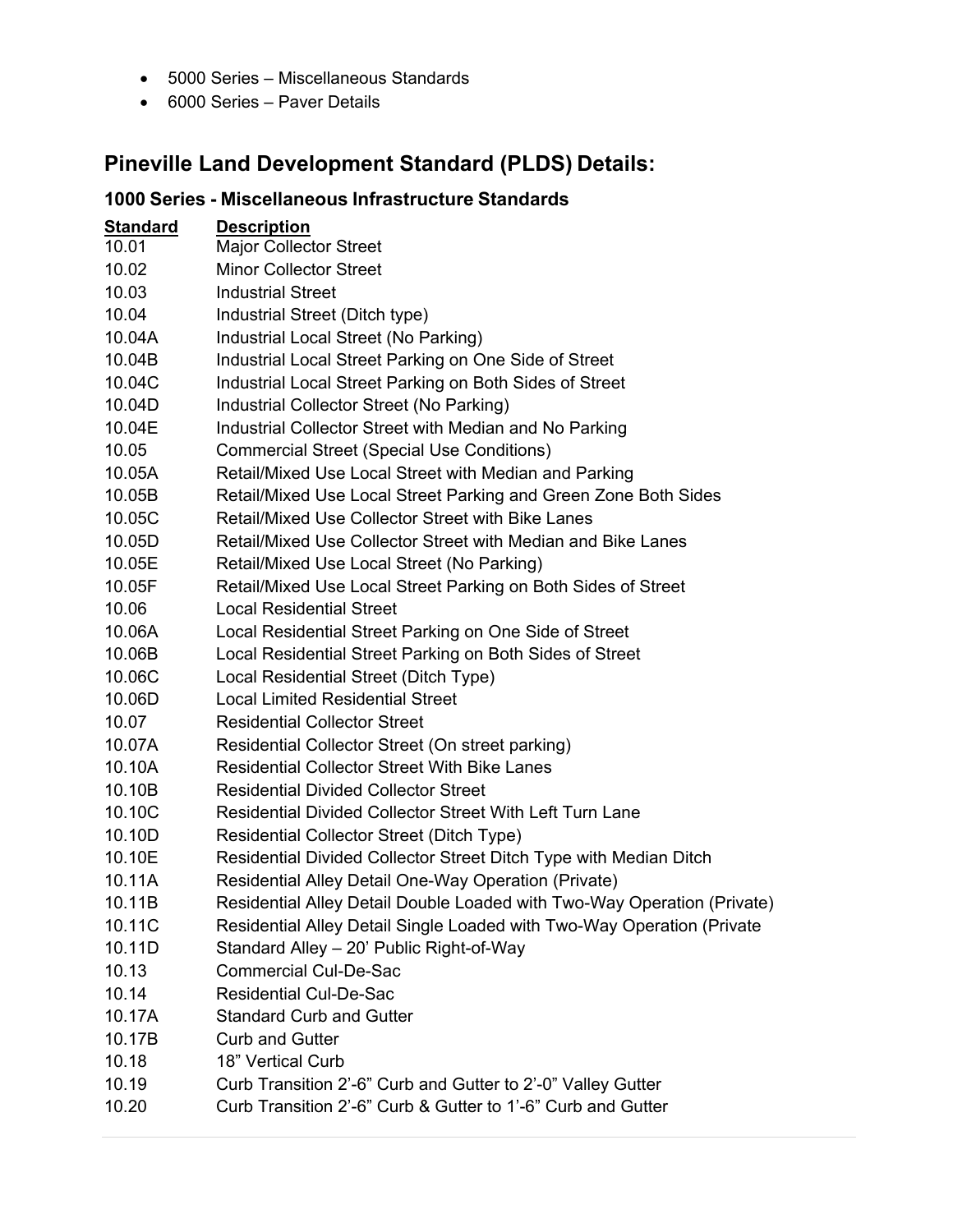| 10.23<br>Monolithic Concrete Curb and Sidewalk<br>Commercial Type II and Residential Type I Drop Curb Driveway with Sidewalk<br>10.24A<br>Abutting Curb (2'-6" Curb and Gutter)<br>Commercial Type II and Residential Type I Drop Curb Driveway with Sidewalk<br>10.24B<br>Abutting Curb (6"x18" Vertical Curb)<br>Commercial and Residential Drop Curb Driveway with Sidewalk Abutting Curb<br>10.24C<br>Residential Drop Curb Type I Driveway with Planting Strip<br>10.25A<br>(2'-6" Curb and Gutter)<br>Drop Curb Driveway without Planting Strip<br>10.25A1<br>Commercial Drop Curb Type II Driveway with Planting Strip<br>10.25B<br>(2'-6" Curb and Gutter)<br>Residential Drop Curb Type I Driveway with Planting Strip<br>10.25C<br>(6"x18" Vertical Curb)<br>Commercial Drops Curb Type II Driveway with Planting Strip<br>10.25D<br>(6"x18" Vertical Curb)<br>Type II Modified Driveway with Planting Strip (2' 6" Curb & Gutter)<br>10.25E<br>Modified Driveway without Planting Strip<br>10.25E1<br><b>Commercial Type IV Driveway</b><br>10.25F<br>Drop Curb Driveway - Monolithic Concrete Curb and Sidewalk<br>10.26<br>10.27A<br>Residential Driveway (Type I) For 2' 0" Valley Gutter<br>Commercial Type II Driveway for 2'-0" Valley Gutter<br>10.27B<br>10.28<br><b>Type III Driveway Entrance</b><br>Catch Basin Frame in Valley Gutter<br>10.29<br>10.30<br><b>Catch Basin Placement at Intersections</b><br>Accessible Ramp Standard with Planting Strip (2'-6" Curb and Gutter)<br>10.31A<br>Accessible Ramp Sections with Planting Strip (2'-6" Curb and Gutter)<br>10.31B<br>Accessible Ramp Standard without Planting Strip (2'-6" Curb and Gutter)<br>10.32A<br>Accessible Ramp Sections without Planting Strip (2'-6" Curb and Gutter)<br>10.32B<br>Accessible Ramp Standard (2'-0" Valley Gutter)<br>10.33A<br>Accessible Ramp Sections (2'-0" Valley Gutter)<br>10.33B<br>Accessible Ramp Standard Monolithic Curb and Sidewalk<br>10.34A<br>Accessible Ramp Sections Monolithic Curb and Sidewalk<br>10.34B<br>Standard Placement of Accessible Ramps and General Notes<br>10.35A<br><b>Truncated Domes Plan and Cross-Section</b><br>10.35B<br>10.36A<br><b>Culvert Crossings on Residential and Commercial Streets</b><br>10.36B<br><b>Culvert Crossings on Residential and Commercial Streets</b><br>10.37<br><b>Typical Residential Street Taper</b><br>Directional Accessible Ramp with Small/Medium Curb Radius<br>10.40A<br>Directional Accessible Ramp with Large Curb Radius<br>10.40B<br>10.40C<br>Directional Curb Ramp with Valley Gutter<br>10.41A<br>Heavy Industrial Driveway without Planting Strip (2'-6" Curb and Gutter)<br>Heavy Industrial Driveway with Planting Strip (2'-6" Curb and Gutter)<br>10.41B<br>10.50<br>Temporary Turnaround Local Residential Street (Optional)<br>10.51<br>Residential Alley Hammerheads and Intersections | 10.22 | <b>Concrete Sidewalks</b> |
|-------------------------------------------------------------------------------------------------------------------------------------------------------------------------------------------------------------------------------------------------------------------------------------------------------------------------------------------------------------------------------------------------------------------------------------------------------------------------------------------------------------------------------------------------------------------------------------------------------------------------------------------------------------------------------------------------------------------------------------------------------------------------------------------------------------------------------------------------------------------------------------------------------------------------------------------------------------------------------------------------------------------------------------------------------------------------------------------------------------------------------------------------------------------------------------------------------------------------------------------------------------------------------------------------------------------------------------------------------------------------------------------------------------------------------------------------------------------------------------------------------------------------------------------------------------------------------------------------------------------------------------------------------------------------------------------------------------------------------------------------------------------------------------------------------------------------------------------------------------------------------------------------------------------------------------------------------------------------------------------------------------------------------------------------------------------------------------------------------------------------------------------------------------------------------------------------------------------------------------------------------------------------------------------------------------------------------------------------------------------------------------------------------------------------------------------------------------------------------------------------------------------------------------------------------------------------------------------------------------------------------------------------------------------------------------------------------------------------------------------------------------------------------------------------------------------------------------------------------------------------------------------------|-------|---------------------------|
|                                                                                                                                                                                                                                                                                                                                                                                                                                                                                                                                                                                                                                                                                                                                                                                                                                                                                                                                                                                                                                                                                                                                                                                                                                                                                                                                                                                                                                                                                                                                                                                                                                                                                                                                                                                                                                                                                                                                                                                                                                                                                                                                                                                                                                                                                                                                                                                                                                                                                                                                                                                                                                                                                                                                                                                                                                                                                                 |       |                           |
|                                                                                                                                                                                                                                                                                                                                                                                                                                                                                                                                                                                                                                                                                                                                                                                                                                                                                                                                                                                                                                                                                                                                                                                                                                                                                                                                                                                                                                                                                                                                                                                                                                                                                                                                                                                                                                                                                                                                                                                                                                                                                                                                                                                                                                                                                                                                                                                                                                                                                                                                                                                                                                                                                                                                                                                                                                                                                                 |       |                           |
|                                                                                                                                                                                                                                                                                                                                                                                                                                                                                                                                                                                                                                                                                                                                                                                                                                                                                                                                                                                                                                                                                                                                                                                                                                                                                                                                                                                                                                                                                                                                                                                                                                                                                                                                                                                                                                                                                                                                                                                                                                                                                                                                                                                                                                                                                                                                                                                                                                                                                                                                                                                                                                                                                                                                                                                                                                                                                                 |       |                           |
|                                                                                                                                                                                                                                                                                                                                                                                                                                                                                                                                                                                                                                                                                                                                                                                                                                                                                                                                                                                                                                                                                                                                                                                                                                                                                                                                                                                                                                                                                                                                                                                                                                                                                                                                                                                                                                                                                                                                                                                                                                                                                                                                                                                                                                                                                                                                                                                                                                                                                                                                                                                                                                                                                                                                                                                                                                                                                                 |       |                           |
|                                                                                                                                                                                                                                                                                                                                                                                                                                                                                                                                                                                                                                                                                                                                                                                                                                                                                                                                                                                                                                                                                                                                                                                                                                                                                                                                                                                                                                                                                                                                                                                                                                                                                                                                                                                                                                                                                                                                                                                                                                                                                                                                                                                                                                                                                                                                                                                                                                                                                                                                                                                                                                                                                                                                                                                                                                                                                                 |       |                           |
|                                                                                                                                                                                                                                                                                                                                                                                                                                                                                                                                                                                                                                                                                                                                                                                                                                                                                                                                                                                                                                                                                                                                                                                                                                                                                                                                                                                                                                                                                                                                                                                                                                                                                                                                                                                                                                                                                                                                                                                                                                                                                                                                                                                                                                                                                                                                                                                                                                                                                                                                                                                                                                                                                                                                                                                                                                                                                                 |       |                           |
|                                                                                                                                                                                                                                                                                                                                                                                                                                                                                                                                                                                                                                                                                                                                                                                                                                                                                                                                                                                                                                                                                                                                                                                                                                                                                                                                                                                                                                                                                                                                                                                                                                                                                                                                                                                                                                                                                                                                                                                                                                                                                                                                                                                                                                                                                                                                                                                                                                                                                                                                                                                                                                                                                                                                                                                                                                                                                                 |       |                           |
|                                                                                                                                                                                                                                                                                                                                                                                                                                                                                                                                                                                                                                                                                                                                                                                                                                                                                                                                                                                                                                                                                                                                                                                                                                                                                                                                                                                                                                                                                                                                                                                                                                                                                                                                                                                                                                                                                                                                                                                                                                                                                                                                                                                                                                                                                                                                                                                                                                                                                                                                                                                                                                                                                                                                                                                                                                                                                                 |       |                           |
|                                                                                                                                                                                                                                                                                                                                                                                                                                                                                                                                                                                                                                                                                                                                                                                                                                                                                                                                                                                                                                                                                                                                                                                                                                                                                                                                                                                                                                                                                                                                                                                                                                                                                                                                                                                                                                                                                                                                                                                                                                                                                                                                                                                                                                                                                                                                                                                                                                                                                                                                                                                                                                                                                                                                                                                                                                                                                                 |       |                           |
|                                                                                                                                                                                                                                                                                                                                                                                                                                                                                                                                                                                                                                                                                                                                                                                                                                                                                                                                                                                                                                                                                                                                                                                                                                                                                                                                                                                                                                                                                                                                                                                                                                                                                                                                                                                                                                                                                                                                                                                                                                                                                                                                                                                                                                                                                                                                                                                                                                                                                                                                                                                                                                                                                                                                                                                                                                                                                                 |       |                           |
|                                                                                                                                                                                                                                                                                                                                                                                                                                                                                                                                                                                                                                                                                                                                                                                                                                                                                                                                                                                                                                                                                                                                                                                                                                                                                                                                                                                                                                                                                                                                                                                                                                                                                                                                                                                                                                                                                                                                                                                                                                                                                                                                                                                                                                                                                                                                                                                                                                                                                                                                                                                                                                                                                                                                                                                                                                                                                                 |       |                           |
|                                                                                                                                                                                                                                                                                                                                                                                                                                                                                                                                                                                                                                                                                                                                                                                                                                                                                                                                                                                                                                                                                                                                                                                                                                                                                                                                                                                                                                                                                                                                                                                                                                                                                                                                                                                                                                                                                                                                                                                                                                                                                                                                                                                                                                                                                                                                                                                                                                                                                                                                                                                                                                                                                                                                                                                                                                                                                                 |       |                           |
|                                                                                                                                                                                                                                                                                                                                                                                                                                                                                                                                                                                                                                                                                                                                                                                                                                                                                                                                                                                                                                                                                                                                                                                                                                                                                                                                                                                                                                                                                                                                                                                                                                                                                                                                                                                                                                                                                                                                                                                                                                                                                                                                                                                                                                                                                                                                                                                                                                                                                                                                                                                                                                                                                                                                                                                                                                                                                                 |       |                           |
|                                                                                                                                                                                                                                                                                                                                                                                                                                                                                                                                                                                                                                                                                                                                                                                                                                                                                                                                                                                                                                                                                                                                                                                                                                                                                                                                                                                                                                                                                                                                                                                                                                                                                                                                                                                                                                                                                                                                                                                                                                                                                                                                                                                                                                                                                                                                                                                                                                                                                                                                                                                                                                                                                                                                                                                                                                                                                                 |       |                           |
|                                                                                                                                                                                                                                                                                                                                                                                                                                                                                                                                                                                                                                                                                                                                                                                                                                                                                                                                                                                                                                                                                                                                                                                                                                                                                                                                                                                                                                                                                                                                                                                                                                                                                                                                                                                                                                                                                                                                                                                                                                                                                                                                                                                                                                                                                                                                                                                                                                                                                                                                                                                                                                                                                                                                                                                                                                                                                                 |       |                           |
|                                                                                                                                                                                                                                                                                                                                                                                                                                                                                                                                                                                                                                                                                                                                                                                                                                                                                                                                                                                                                                                                                                                                                                                                                                                                                                                                                                                                                                                                                                                                                                                                                                                                                                                                                                                                                                                                                                                                                                                                                                                                                                                                                                                                                                                                                                                                                                                                                                                                                                                                                                                                                                                                                                                                                                                                                                                                                                 |       |                           |
|                                                                                                                                                                                                                                                                                                                                                                                                                                                                                                                                                                                                                                                                                                                                                                                                                                                                                                                                                                                                                                                                                                                                                                                                                                                                                                                                                                                                                                                                                                                                                                                                                                                                                                                                                                                                                                                                                                                                                                                                                                                                                                                                                                                                                                                                                                                                                                                                                                                                                                                                                                                                                                                                                                                                                                                                                                                                                                 |       |                           |
|                                                                                                                                                                                                                                                                                                                                                                                                                                                                                                                                                                                                                                                                                                                                                                                                                                                                                                                                                                                                                                                                                                                                                                                                                                                                                                                                                                                                                                                                                                                                                                                                                                                                                                                                                                                                                                                                                                                                                                                                                                                                                                                                                                                                                                                                                                                                                                                                                                                                                                                                                                                                                                                                                                                                                                                                                                                                                                 |       |                           |
|                                                                                                                                                                                                                                                                                                                                                                                                                                                                                                                                                                                                                                                                                                                                                                                                                                                                                                                                                                                                                                                                                                                                                                                                                                                                                                                                                                                                                                                                                                                                                                                                                                                                                                                                                                                                                                                                                                                                                                                                                                                                                                                                                                                                                                                                                                                                                                                                                                                                                                                                                                                                                                                                                                                                                                                                                                                                                                 |       |                           |
|                                                                                                                                                                                                                                                                                                                                                                                                                                                                                                                                                                                                                                                                                                                                                                                                                                                                                                                                                                                                                                                                                                                                                                                                                                                                                                                                                                                                                                                                                                                                                                                                                                                                                                                                                                                                                                                                                                                                                                                                                                                                                                                                                                                                                                                                                                                                                                                                                                                                                                                                                                                                                                                                                                                                                                                                                                                                                                 |       |                           |
|                                                                                                                                                                                                                                                                                                                                                                                                                                                                                                                                                                                                                                                                                                                                                                                                                                                                                                                                                                                                                                                                                                                                                                                                                                                                                                                                                                                                                                                                                                                                                                                                                                                                                                                                                                                                                                                                                                                                                                                                                                                                                                                                                                                                                                                                                                                                                                                                                                                                                                                                                                                                                                                                                                                                                                                                                                                                                                 |       |                           |
|                                                                                                                                                                                                                                                                                                                                                                                                                                                                                                                                                                                                                                                                                                                                                                                                                                                                                                                                                                                                                                                                                                                                                                                                                                                                                                                                                                                                                                                                                                                                                                                                                                                                                                                                                                                                                                                                                                                                                                                                                                                                                                                                                                                                                                                                                                                                                                                                                                                                                                                                                                                                                                                                                                                                                                                                                                                                                                 |       |                           |
|                                                                                                                                                                                                                                                                                                                                                                                                                                                                                                                                                                                                                                                                                                                                                                                                                                                                                                                                                                                                                                                                                                                                                                                                                                                                                                                                                                                                                                                                                                                                                                                                                                                                                                                                                                                                                                                                                                                                                                                                                                                                                                                                                                                                                                                                                                                                                                                                                                                                                                                                                                                                                                                                                                                                                                                                                                                                                                 |       |                           |
|                                                                                                                                                                                                                                                                                                                                                                                                                                                                                                                                                                                                                                                                                                                                                                                                                                                                                                                                                                                                                                                                                                                                                                                                                                                                                                                                                                                                                                                                                                                                                                                                                                                                                                                                                                                                                                                                                                                                                                                                                                                                                                                                                                                                                                                                                                                                                                                                                                                                                                                                                                                                                                                                                                                                                                                                                                                                                                 |       |                           |
|                                                                                                                                                                                                                                                                                                                                                                                                                                                                                                                                                                                                                                                                                                                                                                                                                                                                                                                                                                                                                                                                                                                                                                                                                                                                                                                                                                                                                                                                                                                                                                                                                                                                                                                                                                                                                                                                                                                                                                                                                                                                                                                                                                                                                                                                                                                                                                                                                                                                                                                                                                                                                                                                                                                                                                                                                                                                                                 |       |                           |
|                                                                                                                                                                                                                                                                                                                                                                                                                                                                                                                                                                                                                                                                                                                                                                                                                                                                                                                                                                                                                                                                                                                                                                                                                                                                                                                                                                                                                                                                                                                                                                                                                                                                                                                                                                                                                                                                                                                                                                                                                                                                                                                                                                                                                                                                                                                                                                                                                                                                                                                                                                                                                                                                                                                                                                                                                                                                                                 |       |                           |
|                                                                                                                                                                                                                                                                                                                                                                                                                                                                                                                                                                                                                                                                                                                                                                                                                                                                                                                                                                                                                                                                                                                                                                                                                                                                                                                                                                                                                                                                                                                                                                                                                                                                                                                                                                                                                                                                                                                                                                                                                                                                                                                                                                                                                                                                                                                                                                                                                                                                                                                                                                                                                                                                                                                                                                                                                                                                                                 |       |                           |
|                                                                                                                                                                                                                                                                                                                                                                                                                                                                                                                                                                                                                                                                                                                                                                                                                                                                                                                                                                                                                                                                                                                                                                                                                                                                                                                                                                                                                                                                                                                                                                                                                                                                                                                                                                                                                                                                                                                                                                                                                                                                                                                                                                                                                                                                                                                                                                                                                                                                                                                                                                                                                                                                                                                                                                                                                                                                                                 |       |                           |
|                                                                                                                                                                                                                                                                                                                                                                                                                                                                                                                                                                                                                                                                                                                                                                                                                                                                                                                                                                                                                                                                                                                                                                                                                                                                                                                                                                                                                                                                                                                                                                                                                                                                                                                                                                                                                                                                                                                                                                                                                                                                                                                                                                                                                                                                                                                                                                                                                                                                                                                                                                                                                                                                                                                                                                                                                                                                                                 |       |                           |
|                                                                                                                                                                                                                                                                                                                                                                                                                                                                                                                                                                                                                                                                                                                                                                                                                                                                                                                                                                                                                                                                                                                                                                                                                                                                                                                                                                                                                                                                                                                                                                                                                                                                                                                                                                                                                                                                                                                                                                                                                                                                                                                                                                                                                                                                                                                                                                                                                                                                                                                                                                                                                                                                                                                                                                                                                                                                                                 |       |                           |
|                                                                                                                                                                                                                                                                                                                                                                                                                                                                                                                                                                                                                                                                                                                                                                                                                                                                                                                                                                                                                                                                                                                                                                                                                                                                                                                                                                                                                                                                                                                                                                                                                                                                                                                                                                                                                                                                                                                                                                                                                                                                                                                                                                                                                                                                                                                                                                                                                                                                                                                                                                                                                                                                                                                                                                                                                                                                                                 |       |                           |
|                                                                                                                                                                                                                                                                                                                                                                                                                                                                                                                                                                                                                                                                                                                                                                                                                                                                                                                                                                                                                                                                                                                                                                                                                                                                                                                                                                                                                                                                                                                                                                                                                                                                                                                                                                                                                                                                                                                                                                                                                                                                                                                                                                                                                                                                                                                                                                                                                                                                                                                                                                                                                                                                                                                                                                                                                                                                                                 |       |                           |
|                                                                                                                                                                                                                                                                                                                                                                                                                                                                                                                                                                                                                                                                                                                                                                                                                                                                                                                                                                                                                                                                                                                                                                                                                                                                                                                                                                                                                                                                                                                                                                                                                                                                                                                                                                                                                                                                                                                                                                                                                                                                                                                                                                                                                                                                                                                                                                                                                                                                                                                                                                                                                                                                                                                                                                                                                                                                                                 |       |                           |
|                                                                                                                                                                                                                                                                                                                                                                                                                                                                                                                                                                                                                                                                                                                                                                                                                                                                                                                                                                                                                                                                                                                                                                                                                                                                                                                                                                                                                                                                                                                                                                                                                                                                                                                                                                                                                                                                                                                                                                                                                                                                                                                                                                                                                                                                                                                                                                                                                                                                                                                                                                                                                                                                                                                                                                                                                                                                                                 |       |                           |
|                                                                                                                                                                                                                                                                                                                                                                                                                                                                                                                                                                                                                                                                                                                                                                                                                                                                                                                                                                                                                                                                                                                                                                                                                                                                                                                                                                                                                                                                                                                                                                                                                                                                                                                                                                                                                                                                                                                                                                                                                                                                                                                                                                                                                                                                                                                                                                                                                                                                                                                                                                                                                                                                                                                                                                                                                                                                                                 |       |                           |
|                                                                                                                                                                                                                                                                                                                                                                                                                                                                                                                                                                                                                                                                                                                                                                                                                                                                                                                                                                                                                                                                                                                                                                                                                                                                                                                                                                                                                                                                                                                                                                                                                                                                                                                                                                                                                                                                                                                                                                                                                                                                                                                                                                                                                                                                                                                                                                                                                                                                                                                                                                                                                                                                                                                                                                                                                                                                                                 |       |                           |
|                                                                                                                                                                                                                                                                                                                                                                                                                                                                                                                                                                                                                                                                                                                                                                                                                                                                                                                                                                                                                                                                                                                                                                                                                                                                                                                                                                                                                                                                                                                                                                                                                                                                                                                                                                                                                                                                                                                                                                                                                                                                                                                                                                                                                                                                                                                                                                                                                                                                                                                                                                                                                                                                                                                                                                                                                                                                                                 |       |                           |
|                                                                                                                                                                                                                                                                                                                                                                                                                                                                                                                                                                                                                                                                                                                                                                                                                                                                                                                                                                                                                                                                                                                                                                                                                                                                                                                                                                                                                                                                                                                                                                                                                                                                                                                                                                                                                                                                                                                                                                                                                                                                                                                                                                                                                                                                                                                                                                                                                                                                                                                                                                                                                                                                                                                                                                                                                                                                                                 |       |                           |
|                                                                                                                                                                                                                                                                                                                                                                                                                                                                                                                                                                                                                                                                                                                                                                                                                                                                                                                                                                                                                                                                                                                                                                                                                                                                                                                                                                                                                                                                                                                                                                                                                                                                                                                                                                                                                                                                                                                                                                                                                                                                                                                                                                                                                                                                                                                                                                                                                                                                                                                                                                                                                                                                                                                                                                                                                                                                                                 |       |                           |
|                                                                                                                                                                                                                                                                                                                                                                                                                                                                                                                                                                                                                                                                                                                                                                                                                                                                                                                                                                                                                                                                                                                                                                                                                                                                                                                                                                                                                                                                                                                                                                                                                                                                                                                                                                                                                                                                                                                                                                                                                                                                                                                                                                                                                                                                                                                                                                                                                                                                                                                                                                                                                                                                                                                                                                                                                                                                                                 |       |                           |
|                                                                                                                                                                                                                                                                                                                                                                                                                                                                                                                                                                                                                                                                                                                                                                                                                                                                                                                                                                                                                                                                                                                                                                                                                                                                                                                                                                                                                                                                                                                                                                                                                                                                                                                                                                                                                                                                                                                                                                                                                                                                                                                                                                                                                                                                                                                                                                                                                                                                                                                                                                                                                                                                                                                                                                                                                                                                                                 |       |                           |
|                                                                                                                                                                                                                                                                                                                                                                                                                                                                                                                                                                                                                                                                                                                                                                                                                                                                                                                                                                                                                                                                                                                                                                                                                                                                                                                                                                                                                                                                                                                                                                                                                                                                                                                                                                                                                                                                                                                                                                                                                                                                                                                                                                                                                                                                                                                                                                                                                                                                                                                                                                                                                                                                                                                                                                                                                                                                                                 |       |                           |
|                                                                                                                                                                                                                                                                                                                                                                                                                                                                                                                                                                                                                                                                                                                                                                                                                                                                                                                                                                                                                                                                                                                                                                                                                                                                                                                                                                                                                                                                                                                                                                                                                                                                                                                                                                                                                                                                                                                                                                                                                                                                                                                                                                                                                                                                                                                                                                                                                                                                                                                                                                                                                                                                                                                                                                                                                                                                                                 |       |                           |
|                                                                                                                                                                                                                                                                                                                                                                                                                                                                                                                                                                                                                                                                                                                                                                                                                                                                                                                                                                                                                                                                                                                                                                                                                                                                                                                                                                                                                                                                                                                                                                                                                                                                                                                                                                                                                                                                                                                                                                                                                                                                                                                                                                                                                                                                                                                                                                                                                                                                                                                                                                                                                                                                                                                                                                                                                                                                                                 |       |                           |
|                                                                                                                                                                                                                                                                                                                                                                                                                                                                                                                                                                                                                                                                                                                                                                                                                                                                                                                                                                                                                                                                                                                                                                                                                                                                                                                                                                                                                                                                                                                                                                                                                                                                                                                                                                                                                                                                                                                                                                                                                                                                                                                                                                                                                                                                                                                                                                                                                                                                                                                                                                                                                                                                                                                                                                                                                                                                                                 |       |                           |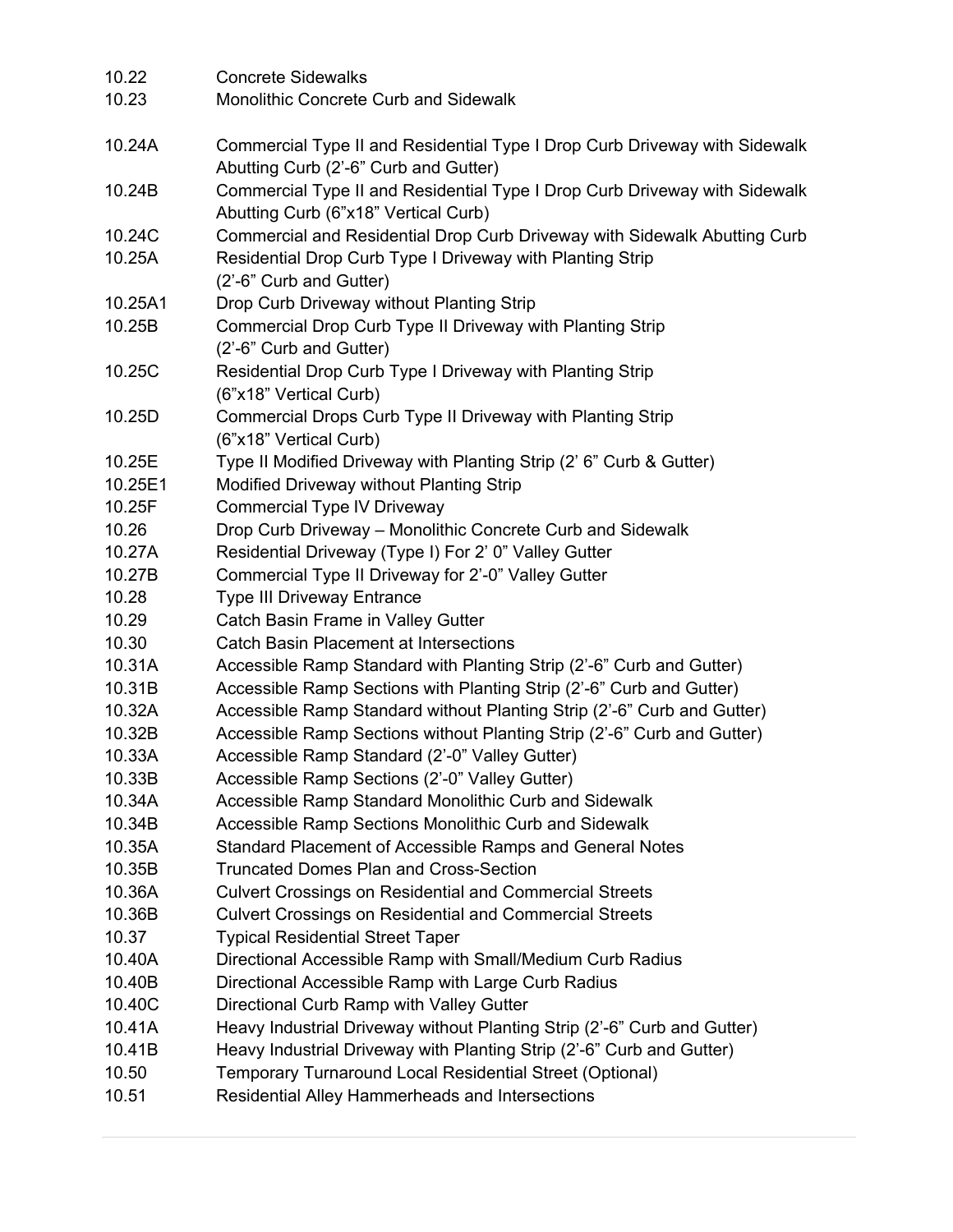#### **2000 Series - Storm Drain Standards**

| <b>Standard</b> | <b>Description</b>                                        |
|-----------------|-----------------------------------------------------------|
| 20.00A,B,C      | NCDOT Standards Approved For Use in the Town of Pineville |
| 20.03           | Double Brick Catch Basin 15" 36" Pipe                     |
| 20.05A          | Slab Type Catch Basin 15" Thru 48" Pipe                   |
| 20.05B          | Manhole Ring and Cover for Slab Type Catch Basin          |
| 20.17A          | Concrete Wingwall with Splash Pad                         |
| 20.17B          | Concrete Wingwall with Splash Pad Notes                   |
| 20.22           | Flared End Section 12" To 72"                             |
| 20.23           | Rip Rap Aprons at Outfalls                                |
| 20.24           | Rip Rap Plunge Pool                                       |
| 20.25           | Trench Detail for Storm Drain                             |
| 20.26           | <b>Concrete Paved Ditches</b>                             |
| 20.27           | <b>Rip Rap Ditches</b>                                    |
| 20.28           | Subdrain Detail                                           |
| 20.29           | <b>Overlapping Sewer and Storm Easements</b>              |
| 20.30           | Minimum Storm Easements Pipe and Channel                  |
| 20.34           | Offset Catch Basin                                        |
| 20.35           | Grading At Drop Inlet                                     |
|                 |                                                           |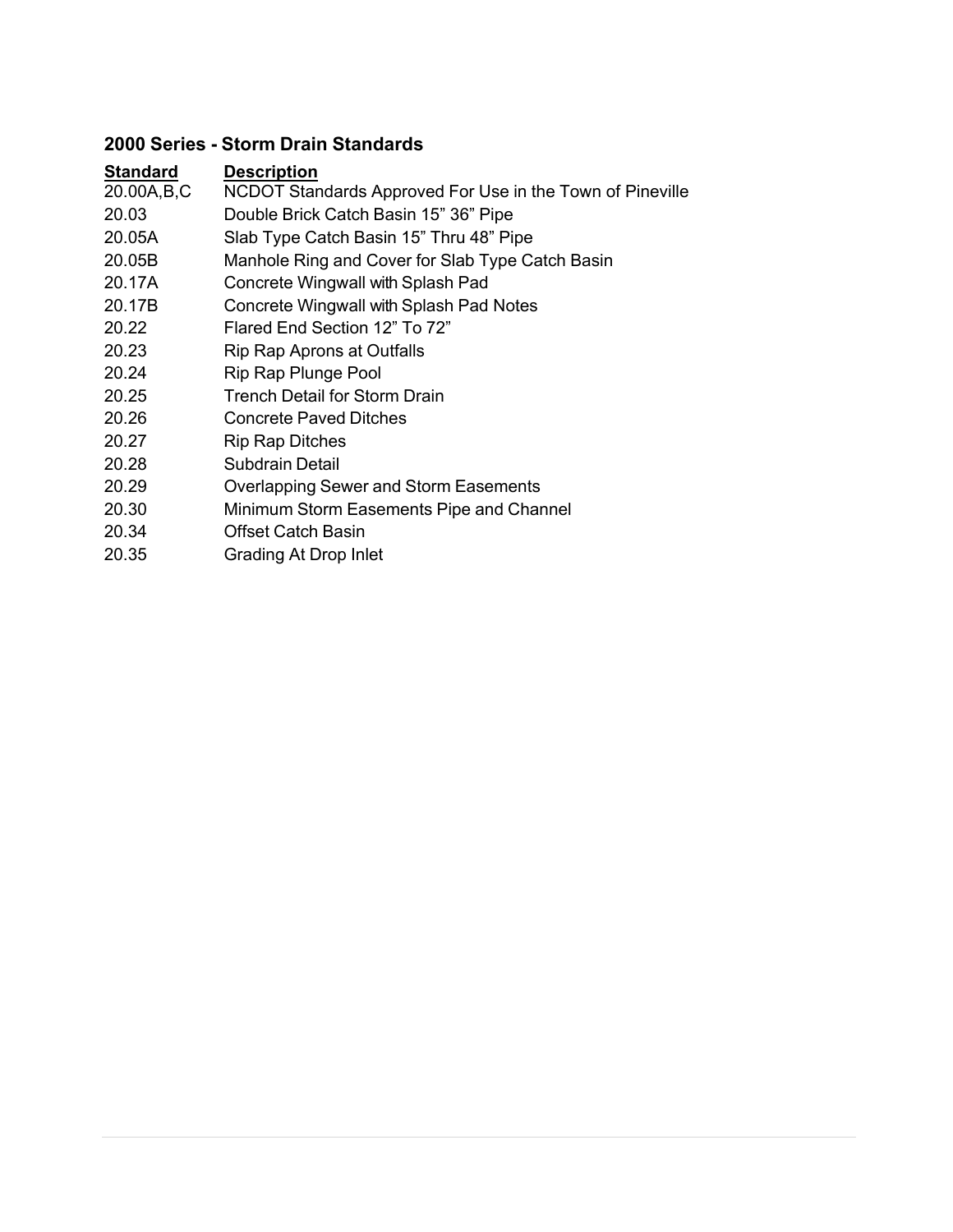#### **2100 Series – Stormwater BMP Standards**

| Standard | <b>Description</b>                                      |
|----------|---------------------------------------------------------|
| 21.00    | Bioretention Plan (BMP Fig. 4.1.2)                      |
| 21.01    | Bioretention Cross-Section (BMP Fig. 4.1.3)             |
| 21.02    | Bioretention Planting Plan (BMP Fig. 4.1.4)             |
| 21.04    | Flow Splitter Structure (BMP Fig. 4.1.11)               |
| 21.05    | Wetpond Plan (BMP Fig. 4.2.2)                           |
| 21.06    | Wetpond Profile (BMP Fig. 4.2.2)                        |
| 21.07    | Wetpond Cross Sections (BMP Fig. 4.2.3)                 |
| 21.08    | Wetpond Littoral Shelf and Berm Detail (BMP Fig. 4.2.4) |
| 21.09    | Wetpond Planting Plan (BMP Fig. 4.2.5)                  |
| 21.10    | Wetland Plan (BMP Fig. 4.3.2)                           |
| 21.11    | Wetland Section (BMP 4.3.2)                             |
| 21.12    | Wetland Cross Sections (BMP 4.3.3)                      |
| 21.14    | Wetland Planting Plan (BMP Fig. 4.3.4)                  |
| 21.15    | Enhanced Grass Swale Planting Plan (BMP Fig. 4.4.3)     |
| 21.16    | Enhanced Grass Swale Details (BMP Fig. 4.4.2)           |
| 21.17    | Grass Channel (BMP Fig. 4.5.2)                          |
| 21.18    | Grass Channel Planting Plan (BMP Fig. 4.5.3)            |
| 21.19    | Infiltration Trench (BMP Fig. 4.6.2)                    |
| 21.20    | Observation Well (BMP Fig. 4.6.3)                       |
| 21.21    | Buffer Strip (BMP Fig. 4.7.3)                           |
| 21.22    | Buffer Strip Planting Plan (BMP Fig. 4.7.4)             |
| 21.23    | <b>Underground Sand Filter</b>                          |
| 21.24    | <b>Surface Sand Filter</b>                              |
| 21.25    | <b>Surface Sand Filter Section</b>                      |
|          |                                                         |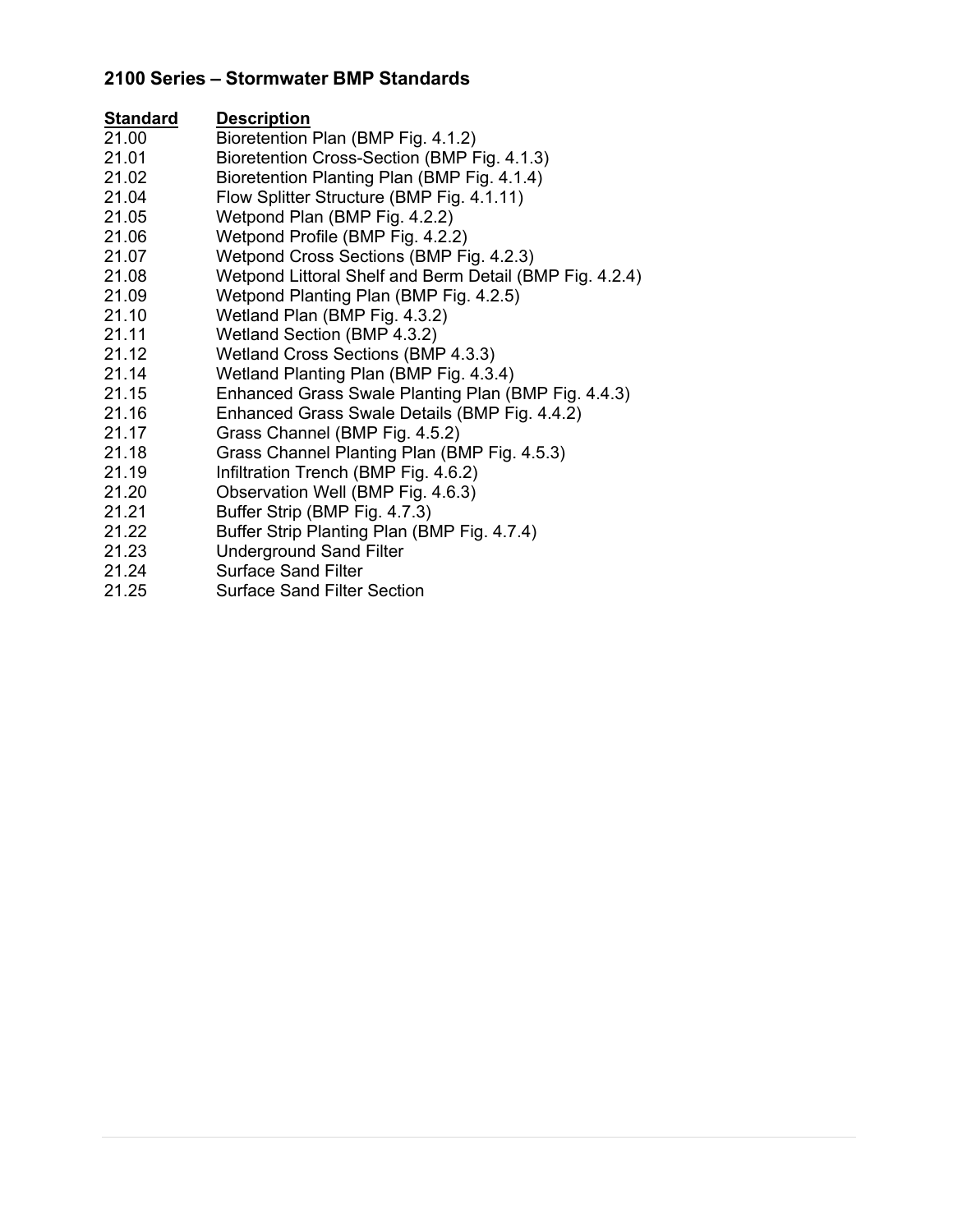### **3000 Series - Erosion Control Standards**

| <b>Standard</b> | <b>Description</b>                                     |
|-----------------|--------------------------------------------------------|
| 30.00           | Special Erosion Control Requirements & Notes           |
| 30.01           | <b>Temporary Sediment Trap</b>                         |
| 30.02A          | <b>Skimmer Sediment Basin</b>                          |
| 30.02B          | Skimmer                                                |
| 30.03A          | <b>Sediment Basin</b>                                  |
| 30.03B          | <b>General Notes - Sediment Basins</b>                 |
| 30.04           | Flexible Pipe Slope Drain                              |
| 30.05           | <b>Temporary Silt Ditch</b>                            |
| 30.06A          | <b>Temporary Silt Fence</b>                            |
| 30.06B          | <b>High Hazard Temporary Silt Fence</b>                |
| 30.06C          | Silt Fence Outlet Option 1                             |
| 30.06D          | Silt Fence Outlet Option 2                             |
| 30.07           | <b>Block and Gravel Stone Inlet Protection</b>         |
| 30.08           | <b>Stone Inlet Protection</b>                          |
| 30.09           | <b>Hardware Cloth and Gravel Inlet Protection</b>      |
| 30.10A          | <b>Temporary Rock Check Dam</b>                        |
| 30.10B          | Temporary Rock Check Dam with Matting and Optional PAM |
| 30.10C          | Temporary Waffle with Matting and Optional PAM         |
| 30.11A          | <b>Stabilized Construction Entrance</b>                |
| 30.11B          | <b>Construction Entrance Tire Wash</b>                 |
| 30.12           | Gravel and Rip Rap Filter Berm Basin                   |
| 30.13           | <b>Erosion Control Dewatering</b>                      |
| 30.14           | <b>Temporary Stream Crossing</b>                       |
| 30.15           | <b>Catch Basin Inlet Protection</b>                    |
| 30.16           | <b>Slope Stability</b>                                 |
| 30.17           | <b>Temporary Seeding Schedule</b>                      |
| 30.17A          | <b>Seeding Schedule</b>                                |
| 30.17B          | Seeding Schedule (Seasonal)                            |
| 30.18           | <b>Construction within Creek Bank</b>                  |
| 30.19           | <b>Baffle Installation</b>                             |
| 30.20           | <b>Embankment Matting Detail</b>                       |
| 30.21           | <b>Brick Storm Structure with Temporary Pipe</b>       |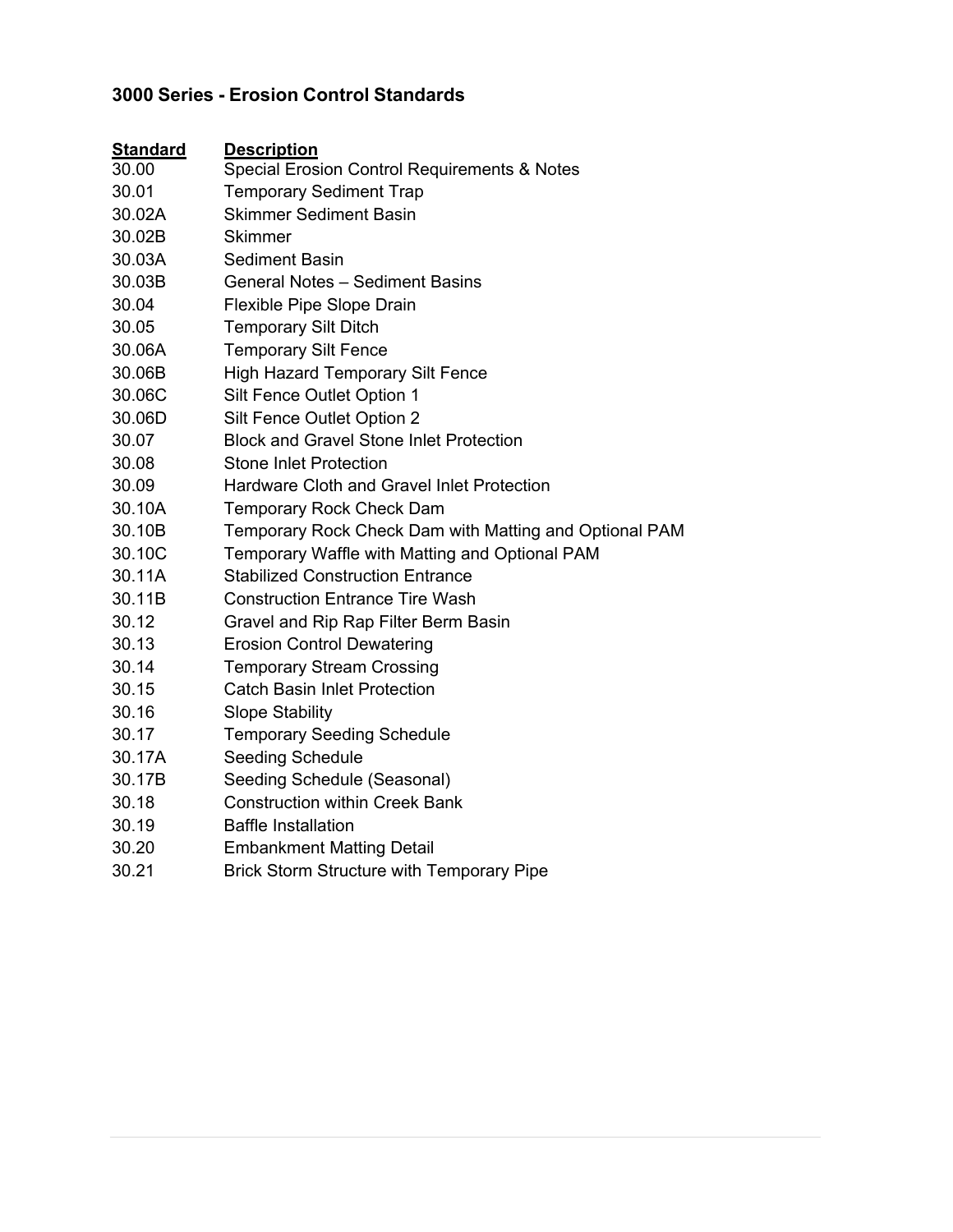## **4000 Series - Tree Standards**

| <b>Standard</b> | <b>Description</b>                                                   |
|-----------------|----------------------------------------------------------------------|
| 40.01           | Tree Planting Detail (For Single & Multi-Stem Trees)                 |
| 40.02           | Tree Protection Detail                                               |
| 40.03           | Large and Small Maturing Tree Pit with Grate in Sidewalk (Plan)      |
| 40.03A          | Large and Small Maturing Tree Pit with Grate in Sidewalk (Section A) |
| 40.03B          | Large and Small Maturing Tree Pit with Grate in Sidewalk (Section B) |
| 40.03C          | Large and Small Maturing Tree Pit with Grate in Sidewalk (Section C) |
| 40.04           | <b>Typical Valve and Valve Box Installation</b>                      |
| 40.05A          | <b>Shrub Planting Bed</b>                                            |
| 40.05B          | Individual Small Shrub / Tree Planting                               |
| 40.08A          | Median Greater than 120 Inches Excavation, Drainage and Backfill     |
| 40.08B          | Median 73 to 120 Inch Excavation, Drainage and Backfill              |
| 40.08C          | Median 48 to 72 Inch Excavation, Drainage and Backfill               |
| 40.09           | Root Flare Depths (Tree Root Ball Condition on Trees from Suppliers) |
| 40.10           | Tree Planting Notes (Drainage and Inspection)                        |
| 40.11           | <b>Bridging Tree Roots</b>                                           |
| 40.12           | <b>Temporary Tree Protection Detail</b>                              |
| 40.13           | <b>Asphalt Curb Placement at Existing Trees</b>                      |
| 40.14           | <b>Rock Chimney</b>                                                  |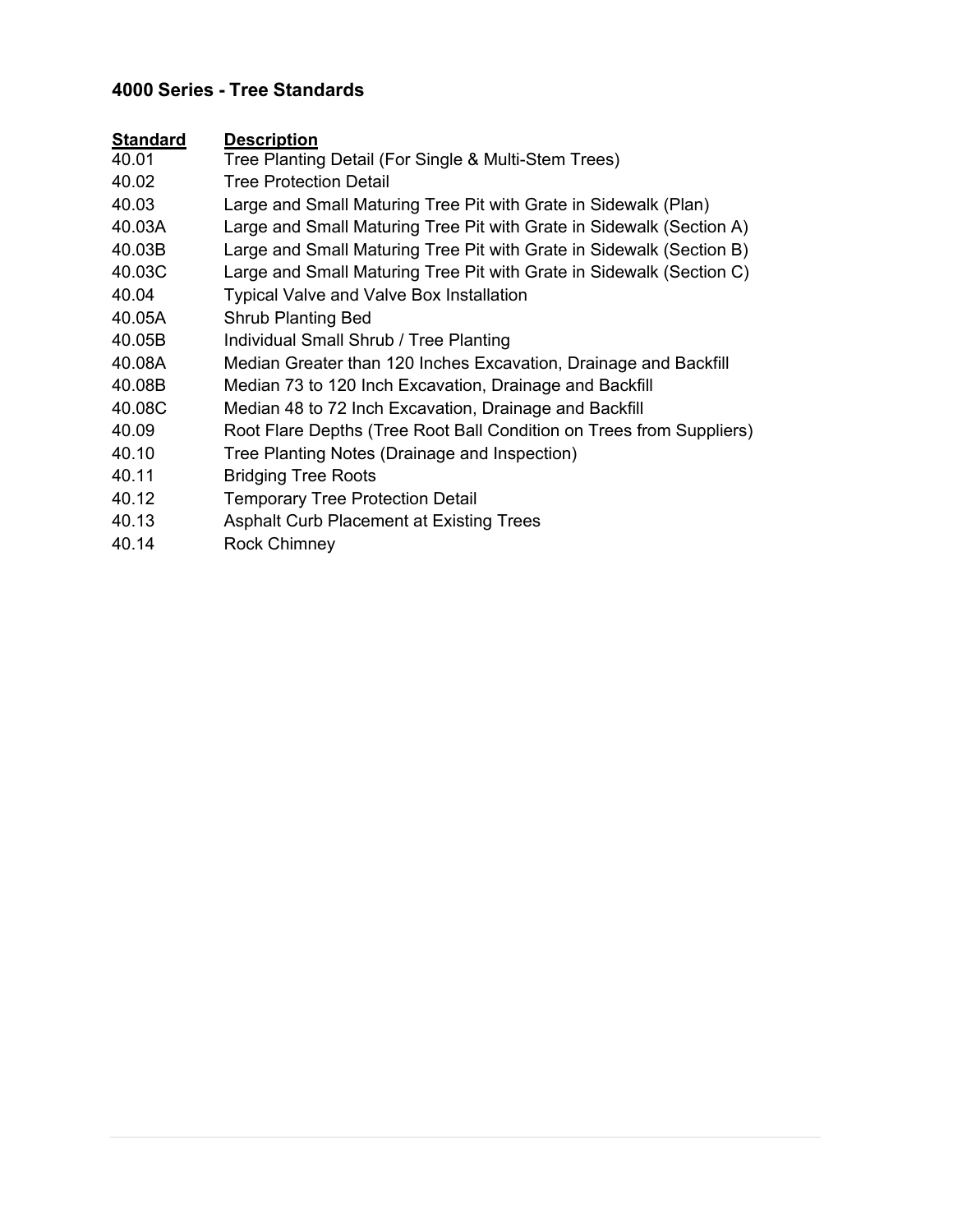#### **5000 Series - Miscellaneous Standards**

| <b>Standard</b> | <b>Description</b>                                  |
|-----------------|-----------------------------------------------------|
| 50.03           | <b>Typical Concrete Control Monument</b>            |
| 50.04A          | <b>Safety Rail</b>                                  |
| 50.04B          | <b>Safety Rail Warrants</b>                         |
| 50.05A          | Street Name Sign (NCDOT Maintained Streets)         |
| 50.05B          | Street Name Sign (NCDOT Maintained Streets)         |
| 50.05C          | Decorative Street Name Sign and Post                |
| 50.05D          | Decorative Street Name Sign and Post Notes          |
| 50.05DE         | Decorative Street Sign and Post                     |
| 50.06           | <b>Street Name Sign Installation Locations</b>      |
| 50.07A          | Dead End Street Barricade                           |
| 50.07B          | Dead End Street Barricade General Notes             |
| 50.08A          | End of Roadway Marker                               |
| 50.08B          | End of Roadway Marker Guard Rail Clamp Installation |
| 50.09A          | <b>Parking Standards</b>                            |
| 50.09B          | Parking Standards (Continued)                       |
| 50.10A          | Accessible Parking and Signage Standards            |
| 50.10B          | Supplemental Van Accessible Sign (R7-8P)            |
| 50.11           | Signage and Pavement Markings at Roundabouts        |
| 50.13           | Directional Crossover with Raised Medians           |
| 50.14           | Piano Style Crosswalk                               |
| 50.15           | <b>Raised Crosswalk</b>                             |
| 50.16           | <b>Speed Bump</b>                                   |
| 50.17           | <b>Speed Table</b>                                  |
| 50.20           | Inverted "U" Rack Bicycle Parking                   |
| 50.21           | Wave Rack for Bicycle Parking                       |
| 50.22A          | 12' Decorative Lighting Post                        |

50.22B 30' Decorative Lighting Post